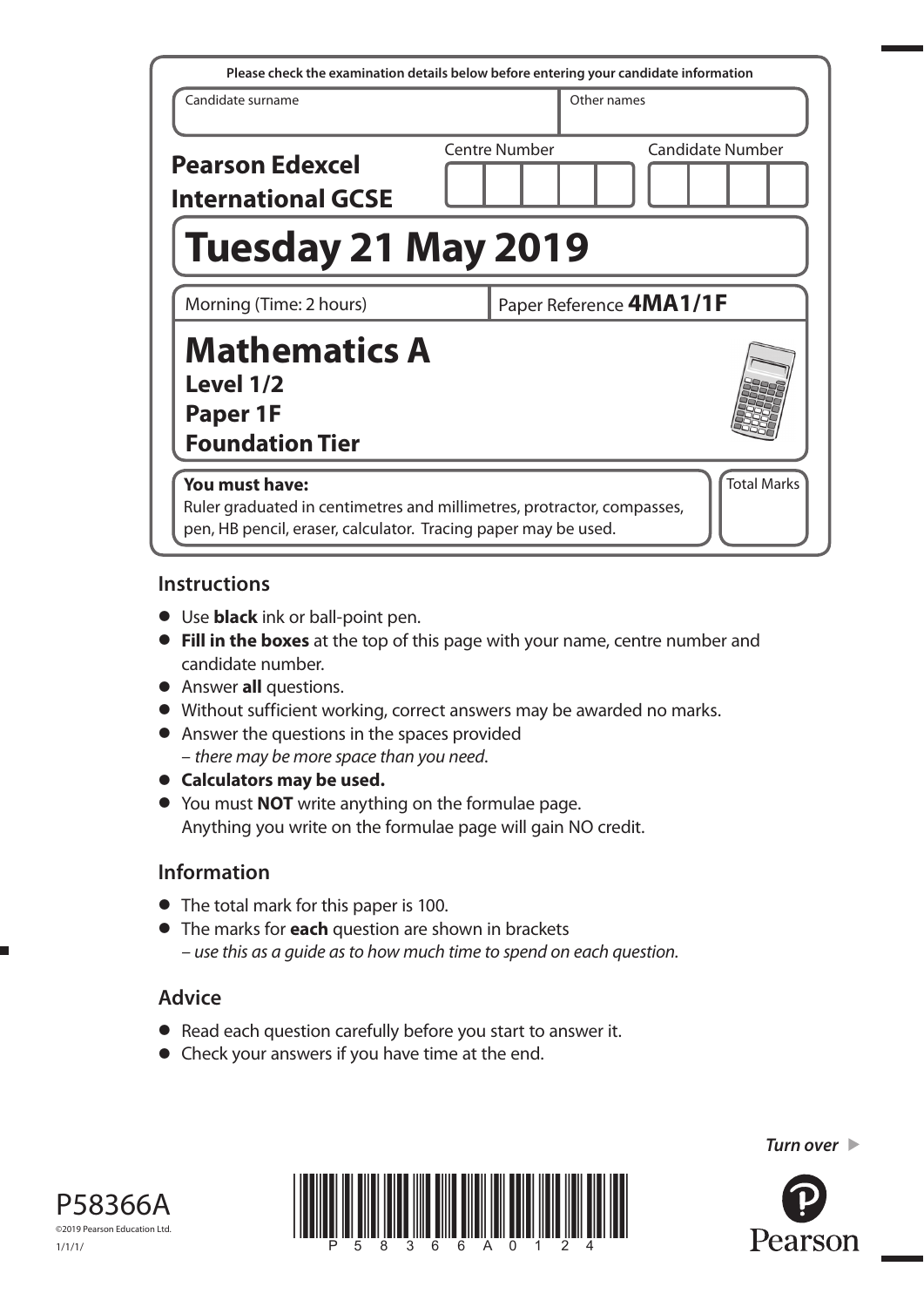#### **International GCSE Mathematics**

#### **Formulae sheet – Foundation Tier**





DO NOT WRITE IN THIS AREA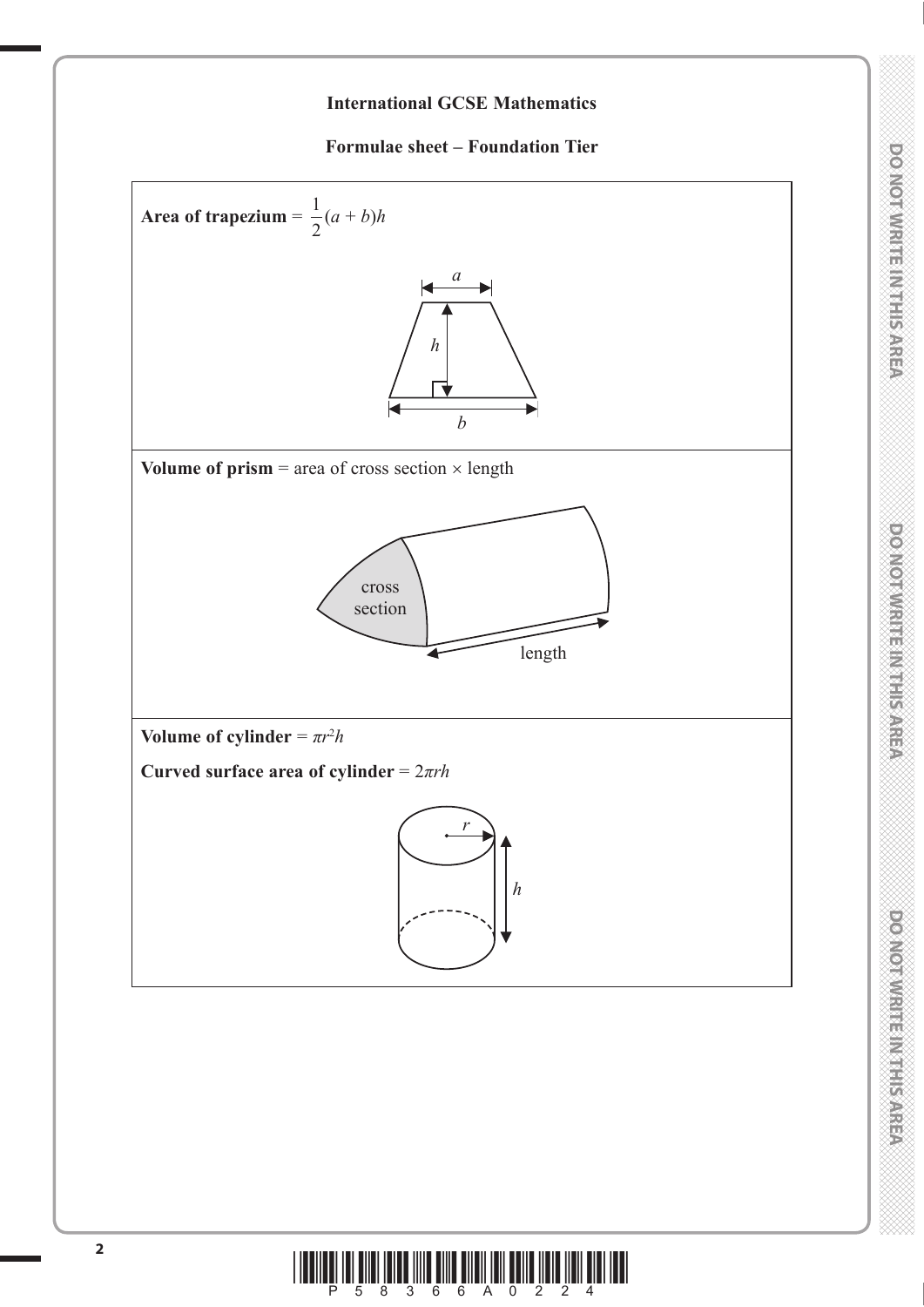|                                                                                                                 |                |   |    | Write your answers in the spaces provided.          |    |    |    |                                   |          |
|-----------------------------------------------------------------------------------------------------------------|----------------|---|----|-----------------------------------------------------|----|----|----|-----------------------------------|----------|
|                                                                                                                 |                |   |    | You must write down all the stages in your working. |    |    |    |                                   |          |
|                                                                                                                 | $\overline{3}$ | 8 | 16 | 19                                                  | 24 | 51 | 60 | 81                                |          |
| From the numbers in the box, write down                                                                         |                |   |    |                                                     |    |    |    |                                   |          |
| (a) an odd number                                                                                               |                |   |    |                                                     |    |    |    |                                   |          |
|                                                                                                                 |                |   |    |                                                     |    |    |    |                                   | $(\bot)$ |
| (b) a multiple of 12                                                                                            |                |   |    |                                                     |    |    |    |                                   |          |
|                                                                                                                 |                |   |    |                                                     |    |    |    |                                   | (1)      |
| (c) a square number                                                                                             |                |   |    |                                                     |    |    |    |                                   |          |
|                                                                                                                 |                |   |    |                                                     |    |    |    |                                   | (1)      |
| (d) a prime number                                                                                              |                |   |    |                                                     |    |    |    |                                   |          |
|                                                                                                                 |                |   |    |                                                     |    |    |    |                                   | (1)      |
|                                                                                                                 |                |   |    |                                                     |    |    |    | (Total for Question 1 is 4 marks) |          |
| Complete the following statements by writing a number on each dotted line.                                      |                |   |    |                                                     |    |    |    |                                   |          |
| (a) A pentagon has <b>manufactured</b> existes.                                                                 |                |   |    |                                                     |    |    |    |                                   |          |
|                                                                                                                 |                |   |    |                                                     |    |    |    | $\circ$                           | (1)      |
| (b) The size of each angle in an equilateral triangle is <b>manufacture</b> of each angle is <b>manufacture</b> |                |   |    |                                                     |    |    |    |                                   | (1)      |
|                                                                                                                 |                |   |    |                                                     |    |    |    |                                   | (1)      |
|                                                                                                                 |                |   |    |                                                     |    |    |    |                                   |          |

 **DO NOT WRITE IN THIS AREA DO NOT WRITE IN THIS AREA DO NOT WRITE IN THIS AREA DO NOT WRITE IN THIS AREA DO NOT WRITE IN THIS AREA DO NOT WRITE IN THIS AREA DO NOT WRITE IN THIS AREA DO NOT WRITE IN THIS AREA DO NOT WRITE** 

**ASSASSMENT MANON CONCOR** 

DO NOTWATE IN THIS AREA

DO NOT WRITE IN THIS AREA

**3**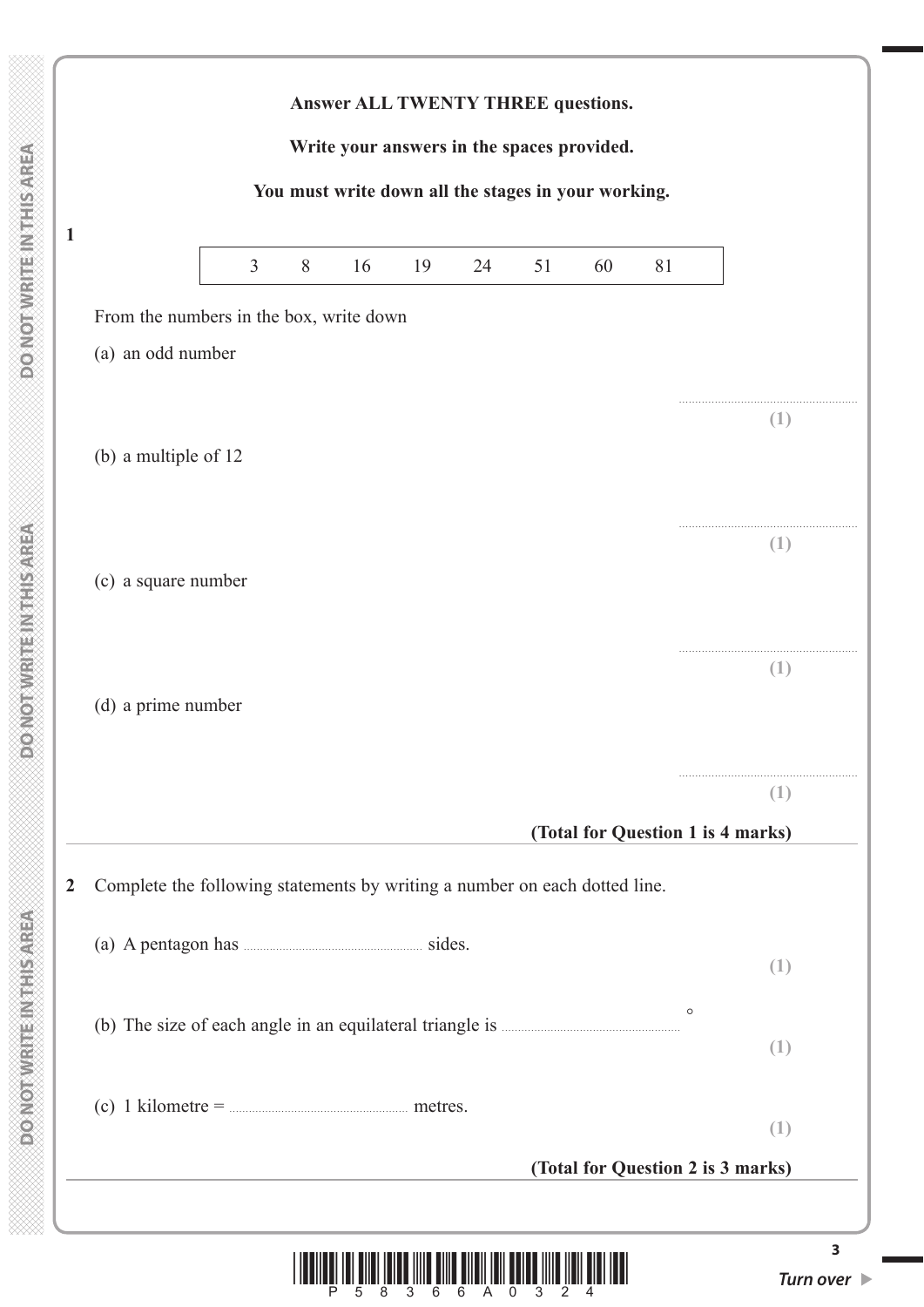**3** The table gives the surface areas, in square kilometres, of six lakes in Africa.

| Lake       | Surface area<br>(square kilometres) |
|------------|-------------------------------------|
| Albert     | 5299                                |
| Malawi     | 29500                               |
| Mweru      | 5120                                |
| Tanganyika | 32600                               |
| Turkana    | 6405                                |
| Victoria   | 68879                               |

- (a) Which of these lakes has the least surface area?
- (b) Write the number 6405 in words. ................................................................................................................................................................................................................................................... (c) Write the number 68 879 correct to the nearest thousand. 1

 Sammy says that the surface area of Lake Malawi is about 5  $\frac{1}{2}$  times the surface area of Lake Albert.

 (d) Is Sammy correct? Give a reason for your answer.

**(Total for Question 3 is 5 marks)**

....................................................... **(1)**

**(1)**

....................................................... **(1)**

**(2)**





...................................................................................................................................................................................................................................................

...................................................................................................................................................................................................................................................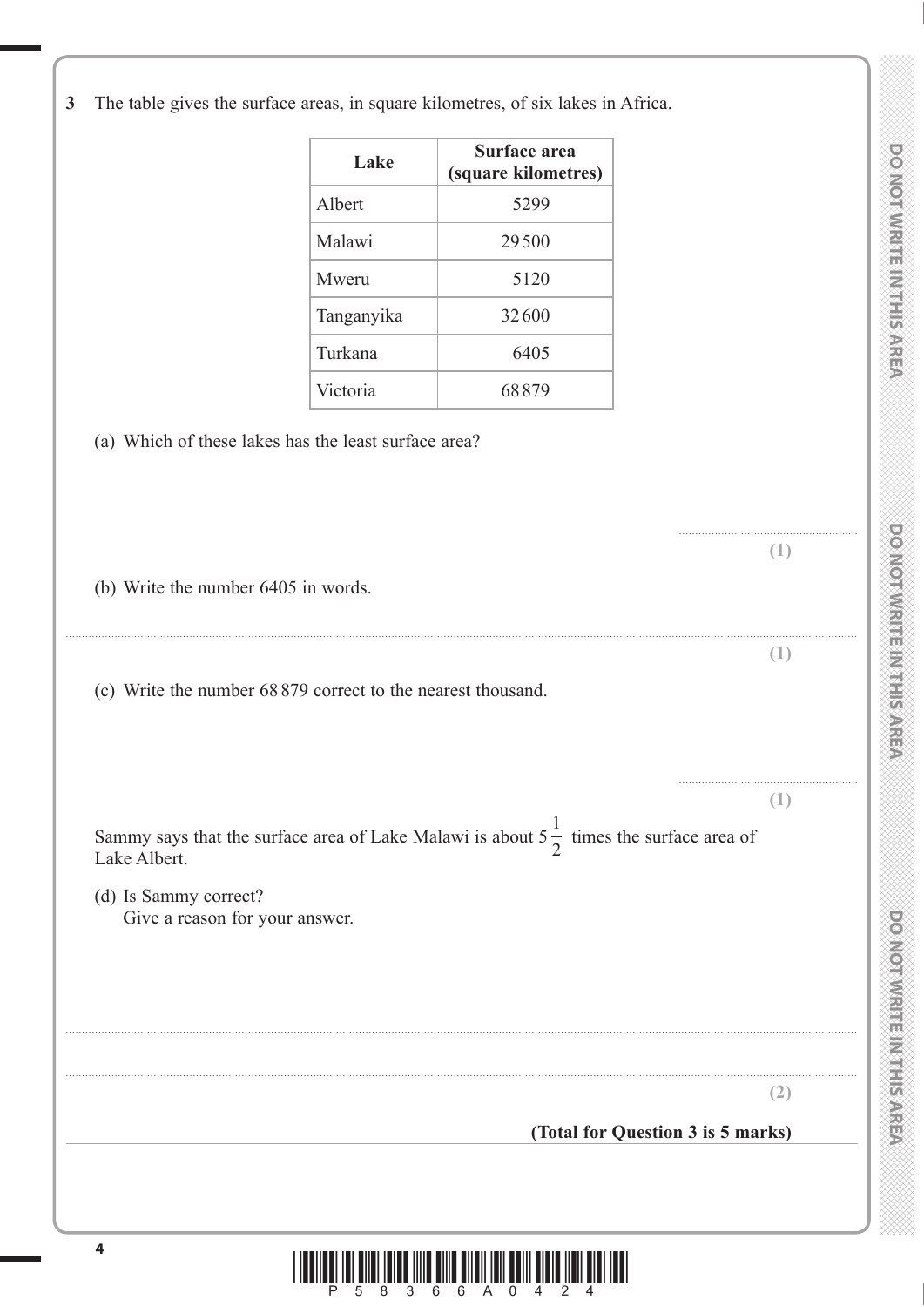**4** The diagram shows a fair 6-sided spinner.



Rami is going to spin the spinner once.

 (a) Circle the word in the box below that best describes the likelihood that the spinner will land on green.



(b) On the probability scale below, mark with a cross  $(X)$  the probability that the spinner will land on blue.



(c) On the probability scale below, mark with a cross  $(X)$  the probability that the spinner will land on yellow.





**5**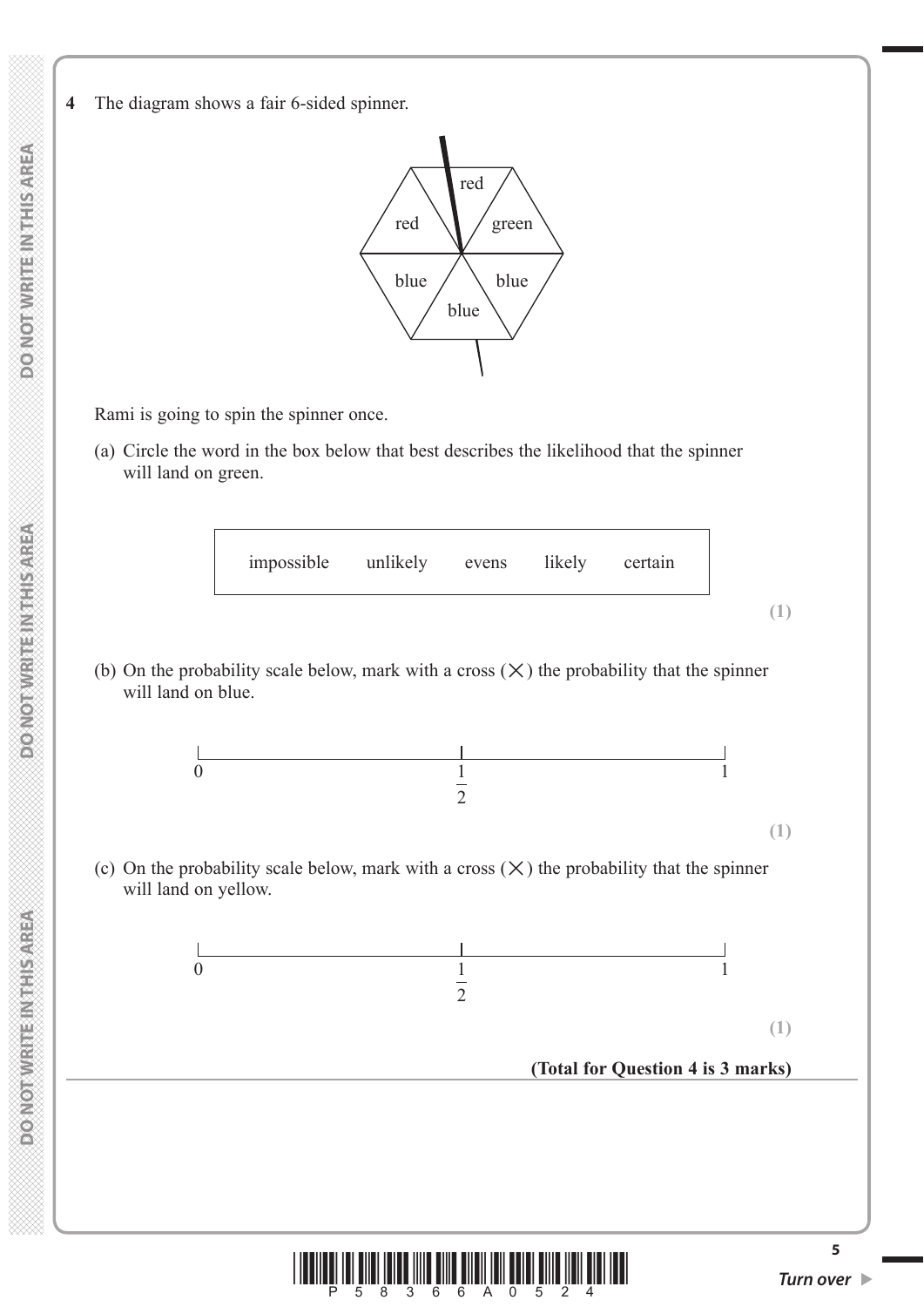| The rest of the people are children.<br>$\frac{3}{5}$<br>of the children are boys.<br>Work out the number of girls at the concert. |                                   |
|------------------------------------------------------------------------------------------------------------------------------------|-----------------------------------|
|                                                                                                                                    |                                   |
|                                                                                                                                    |                                   |
|                                                                                                                                    |                                   |
|                                                                                                                                    |                                   |
|                                                                                                                                    |                                   |
|                                                                                                                                    |                                   |
|                                                                                                                                    |                                   |
|                                                                                                                                    |                                   |
|                                                                                                                                    |                                   |
|                                                                                                                                    |                                   |
|                                                                                                                                    |                                   |
|                                                                                                                                    |                                   |
|                                                                                                                                    |                                   |
|                                                                                                                                    | (Total for Question 5 is 4 marks) |
| (a) Simplify $6e \times 2f$<br>6                                                                                                   |                                   |
|                                                                                                                                    |                                   |
|                                                                                                                                    |                                   |
|                                                                                                                                    | (1)                               |
| (b) Simplify $5m + 7k - 2m + k$                                                                                                    |                                   |
|                                                                                                                                    |                                   |
|                                                                                                                                    |                                   |
|                                                                                                                                    |                                   |
|                                                                                                                                    | (2)                               |
| (c) Solve $5y + 3 = 14$                                                                                                            |                                   |
|                                                                                                                                    |                                   |
|                                                                                                                                    |                                   |
|                                                                                                                                    |                                   |
|                                                                                                                                    | (2)                               |

 $\overline{1}$ 

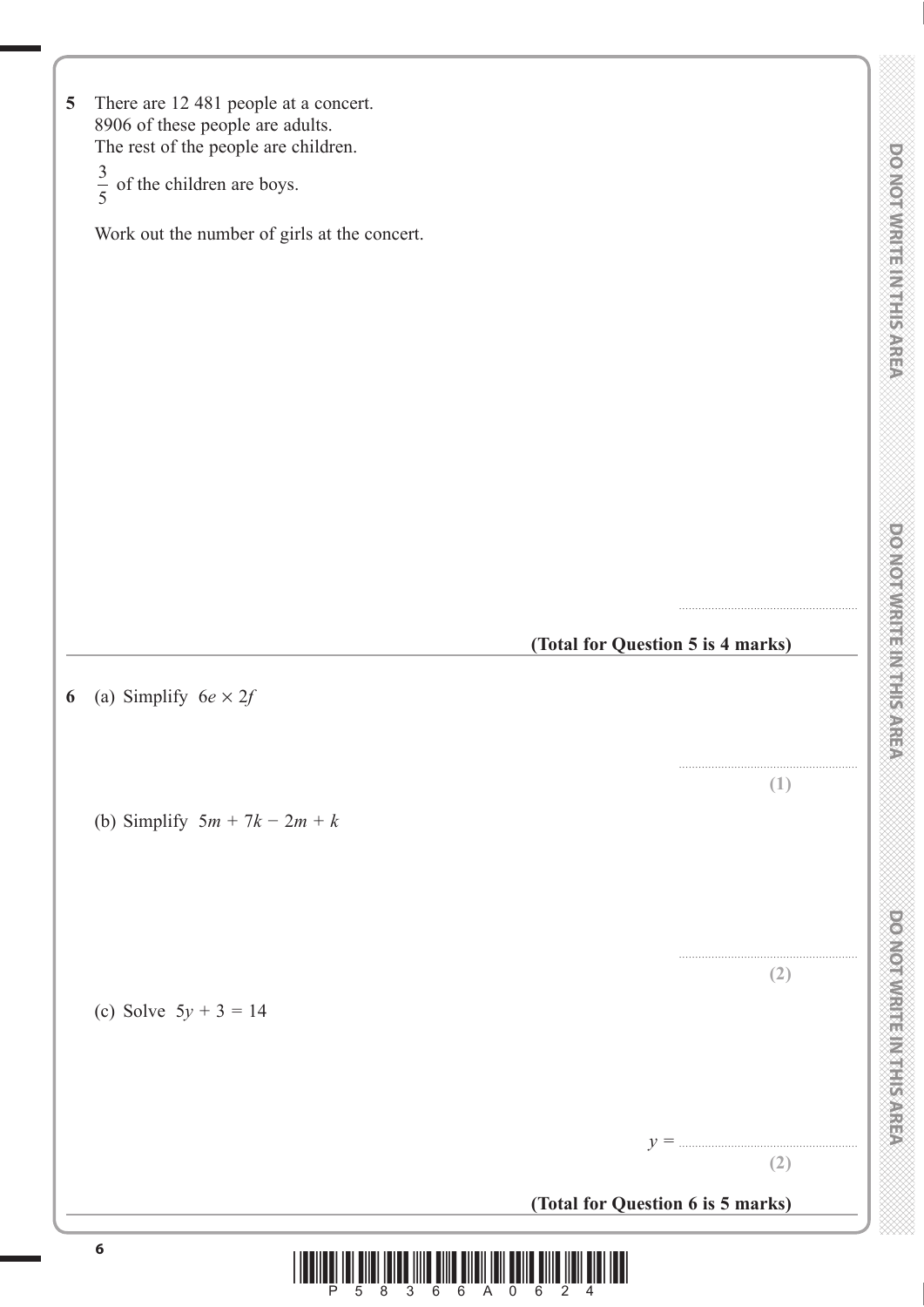| Here are the shoe sizes of 11 people.                                                                                                   |                |   |                |                |                |               |                 |                 |                |                |     |
|-----------------------------------------------------------------------------------------------------------------------------------------|----------------|---|----------------|----------------|----------------|---------------|-----------------|-----------------|----------------|----------------|-----|
|                                                                                                                                         | $\overline{7}$ | 8 | $\overline{4}$ | $\overline{4}$ | $\overline{4}$ | $10 \qquad 5$ | $7\overline{ }$ | $7\phantom{.0}$ | $\overline{4}$ | $\overline{4}$ |     |
| (a) Write down the mode.                                                                                                                |                |   |                |                |                |               |                 |                 |                |                |     |
|                                                                                                                                         |                |   |                |                |                |               |                 |                 |                |                |     |
|                                                                                                                                         |                |   |                |                |                |               |                 |                 |                |                | (1) |
| (b) Work out the range.                                                                                                                 |                |   |                |                |                |               |                 |                 |                |                |     |
|                                                                                                                                         |                |   |                |                |                |               |                 |                 |                |                |     |
|                                                                                                                                         |                |   |                |                |                |               |                 |                 |                |                |     |
|                                                                                                                                         |                |   |                |                |                |               |                 |                 |                |                |     |
| (c) Find the median.                                                                                                                    |                |   |                |                |                |               |                 |                 |                |                | (2) |
|                                                                                                                                         |                |   |                |                |                |               |                 |                 |                |                |     |
|                                                                                                                                         |                |   |                |                |                |               |                 |                 |                |                |     |
|                                                                                                                                         |                |   |                |                |                |               |                 |                 |                |                |     |
|                                                                                                                                         |                |   |                |                |                |               |                 |                 |                |                |     |
|                                                                                                                                         |                |   |                |                |                |               |                 |                 |                |                |     |
|                                                                                                                                         |                |   |                |                |                |               |                 |                 |                |                | (2) |
| Clark works in a shoe shop.                                                                                                             |                |   |                |                |                |               |                 |                 |                |                |     |
| On Tuesday morning he sold some pairs of shoes.<br>The mean price of the pairs of shoes was £34                                         |                |   |                |                |                |               |                 |                 |                |                |     |
| On Tuesday afternoon he sold only two pairs of shoes.<br>The prices of these pairs of shoes were £31 and £49                            |                |   |                |                |                |               |                 |                 |                |                |     |
| (d) Is the mean price of all the pairs of shoes Clark sold on Tuesday more or less than £34?<br>You must give a reason for your answer. |                |   |                |                |                |               |                 |                 |                |                |     |
|                                                                                                                                         |                |   |                |                |                |               |                 |                 |                |                |     |
|                                                                                                                                         |                |   |                |                |                |               |                 |                 |                |                |     |
|                                                                                                                                         |                |   |                |                |                |               |                 |                 |                |                |     |
|                                                                                                                                         |                |   |                |                |                |               |                 |                 |                |                |     |
|                                                                                                                                         |                |   |                |                |                |               |                 |                 |                |                | (1) |



**PONOTWEITEINTHIS AREA** 

**PONOTWRITE INTHIS AREA**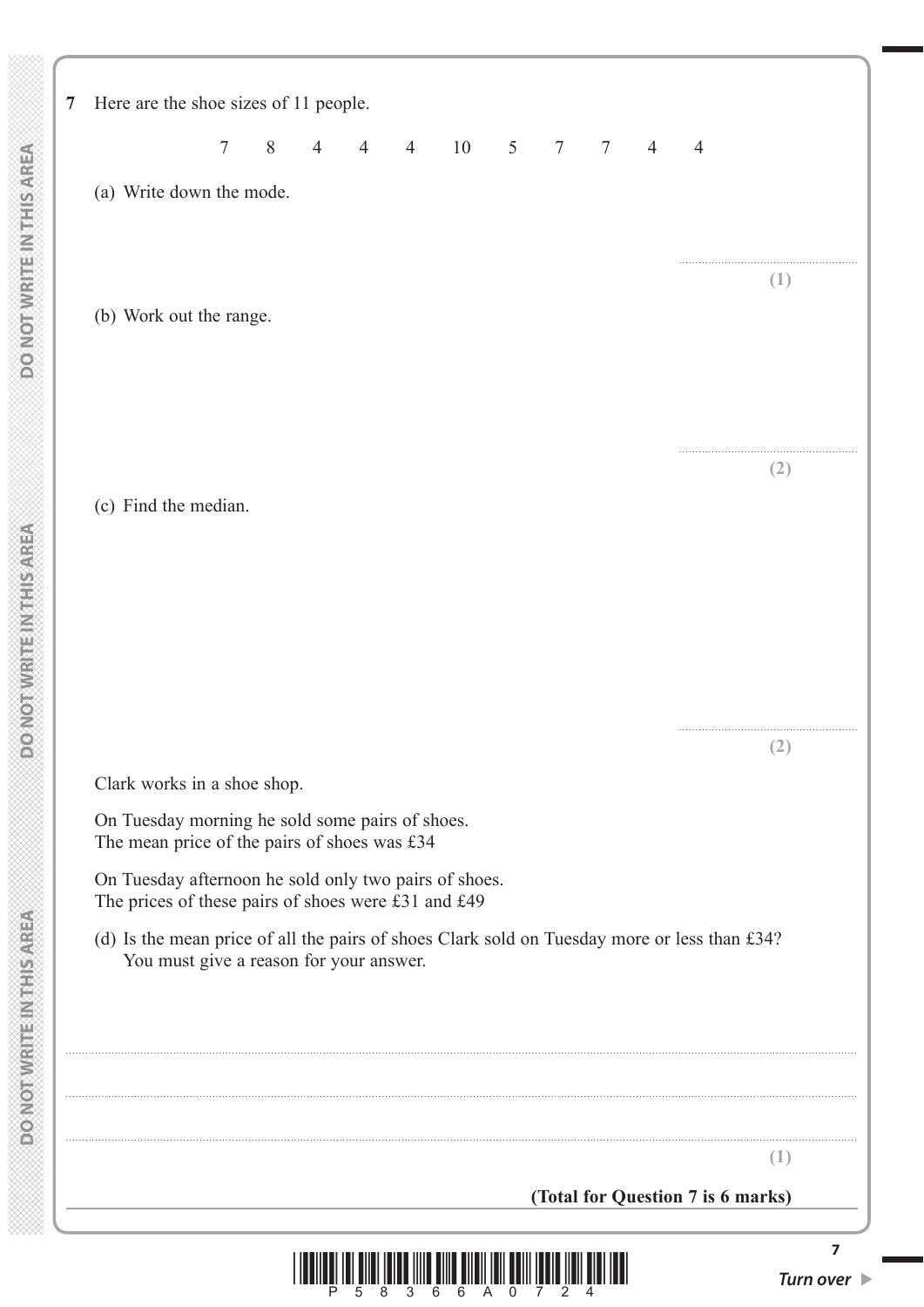$\circ$ 





Diagram **NOT** accurately drawn

*DC* = *DB* Angle  $ABC = 90^\circ$ Angle  $CDB = 116^\circ$ Angle  $DAB = 55^\circ$ 

 Work out the size of the angle marked *x*. Give a reason for each stage of your working.

**(Total for Question 8 is 5 marks)**

.......................................................

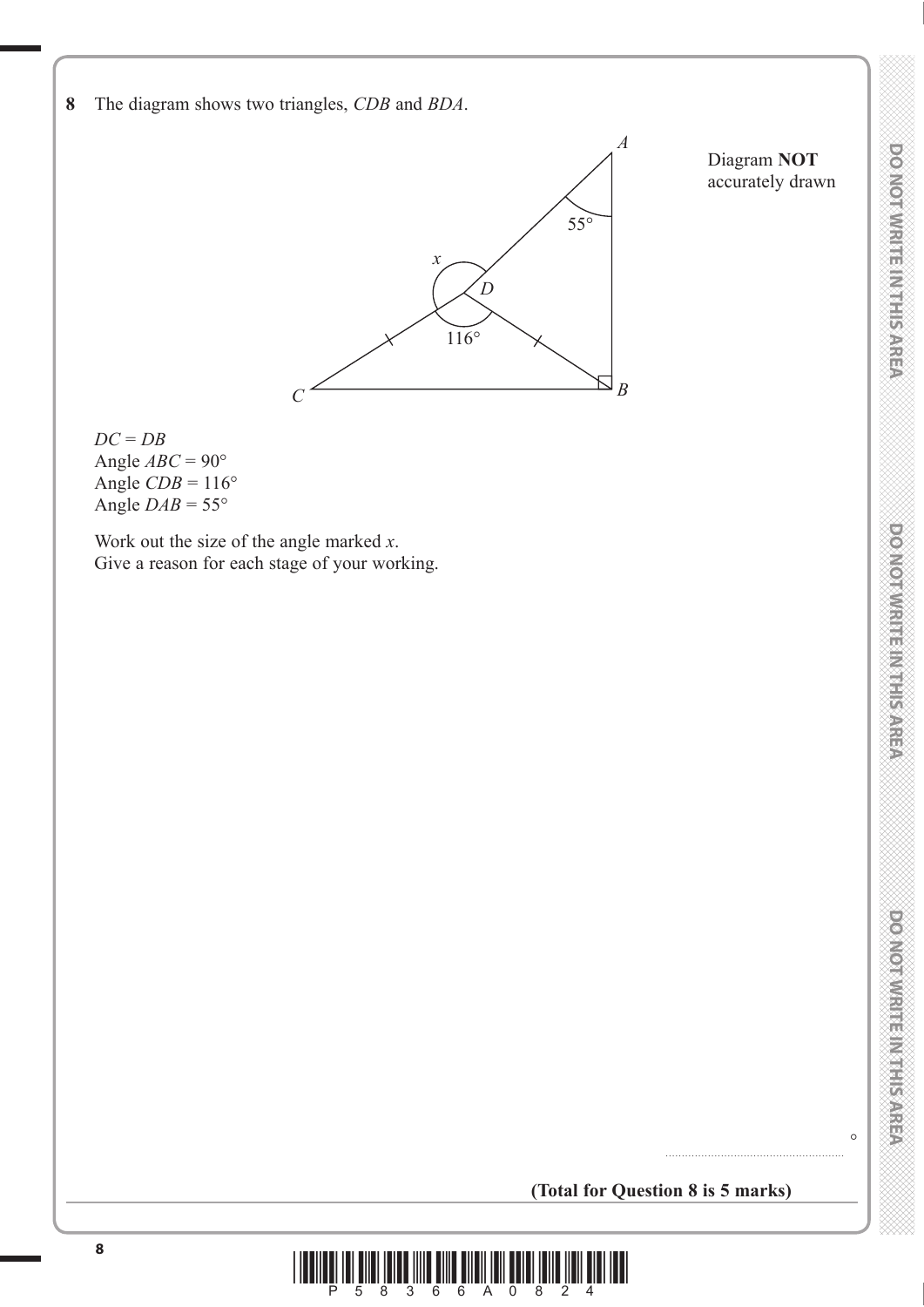| $\boldsymbol{9}$ | (a) Write these fractions in order of size.<br>Start with the smallest fraction. |                                                            |                                   |              |
|------------------|----------------------------------------------------------------------------------|------------------------------------------------------------|-----------------------------------|--------------|
|                  |                                                                                  | $\frac{7}{10}$ $\frac{4}{5}$ $\frac{1}{2}$ $\frac{29}{40}$ |                                   |              |
|                  |                                                                                  |                                                            |                                   |              |
|                  |                                                                                  |                                                            |                                   |              |
|                  |                                                                                  |                                                            |                                   | (2)          |
|                  | (b) Show that $\frac{8}{15} + \frac{3}{10} = \frac{5}{6}$                        |                                                            |                                   |              |
|                  |                                                                                  |                                                            |                                   |              |
|                  |                                                                                  |                                                            |                                   |              |
|                  |                                                                                  |                                                            |                                   | (2)          |
|                  | (c) Show that $4\frac{2}{3} \div 1\frac{1}{9} = 4\frac{1}{5}$                    |                                                            |                                   |              |
|                  |                                                                                  |                                                            |                                   |              |
|                  |                                                                                  |                                                            |                                   |              |
|                  |                                                                                  |                                                            |                                   |              |
|                  |                                                                                  |                                                            |                                   |              |
|                  |                                                                                  |                                                            |                                   | (3)          |
|                  |                                                                                  |                                                            | (Total for Question 9 is 7 marks) |              |
|                  |                                                                                  |                                                            |                                   | $\mathbf{9}$ |



**ASSIVED MEDIATION ON ORIGIN** 

**RESISTED MARKED MARKED**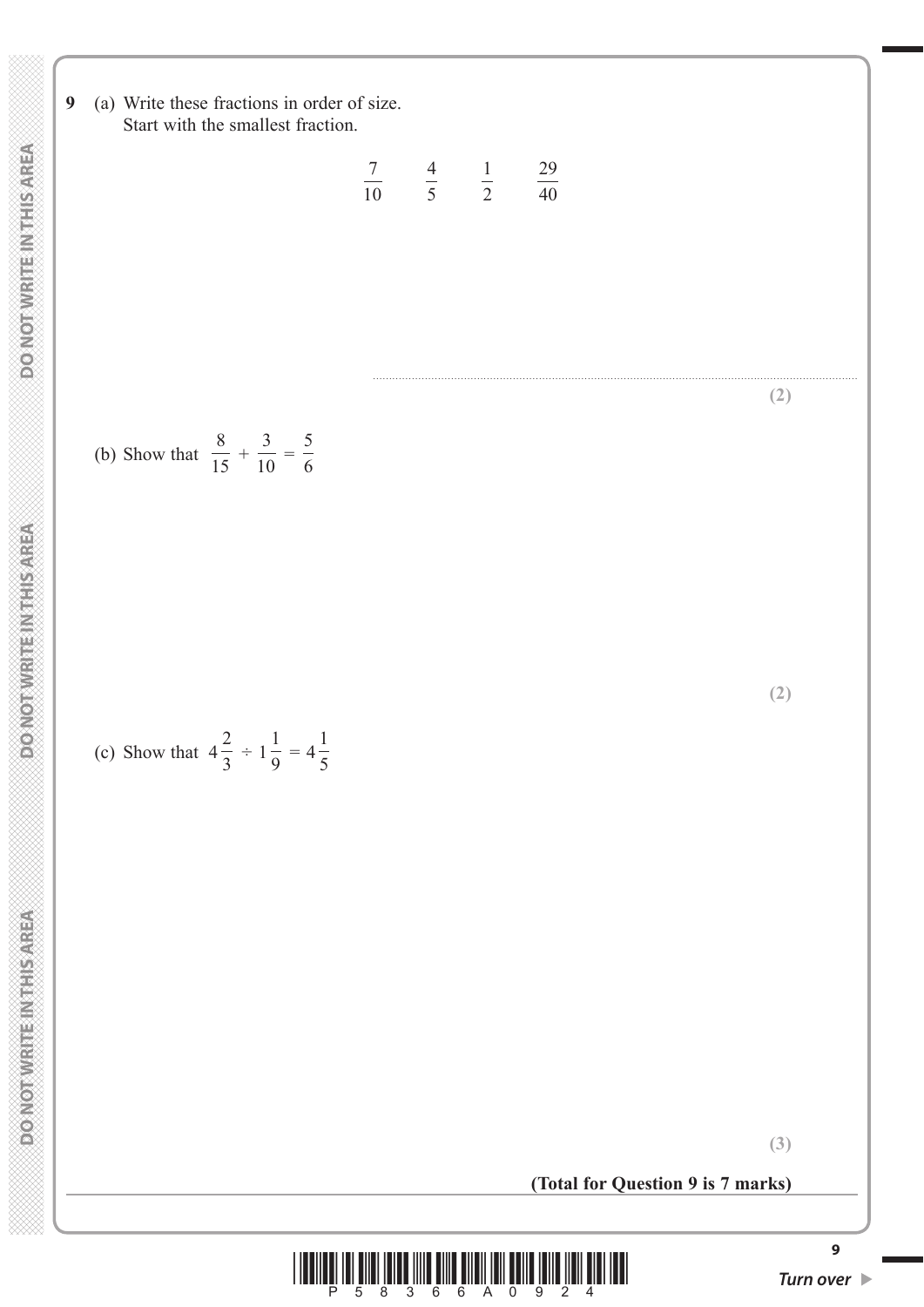**10** The pictogram gives information about the number of emails Sami sent on each of five days last week.

| <b>Monday</b>   |  |
|-----------------|--|
| <b>Tuesday</b>  |  |
| Wednesday       |  |
| <b>Thursday</b> |  |
| Friday          |  |

| represents 8 emails |  |
|---------------------|--|
|---------------------|--|

Work out the mean number of emails Sami sent on these 5 days.

 **DO NOT WRITE IN THE IN THIS AREA DO NOT WRITE IN THIS AREA DO NOT WRITE IN THIS AREA DO NOT WRITE IN THIS AREA DO NOT WRITE IN THE INTERNATIONAL CONTINUES. THE INTERNATIONAL CONTINUES. DOMOTWRITEIN FIRE AREA** 

DO NOT WRITE IN THIS AREA

**(Total for Question 10 is 4 marks)**

.......................................................

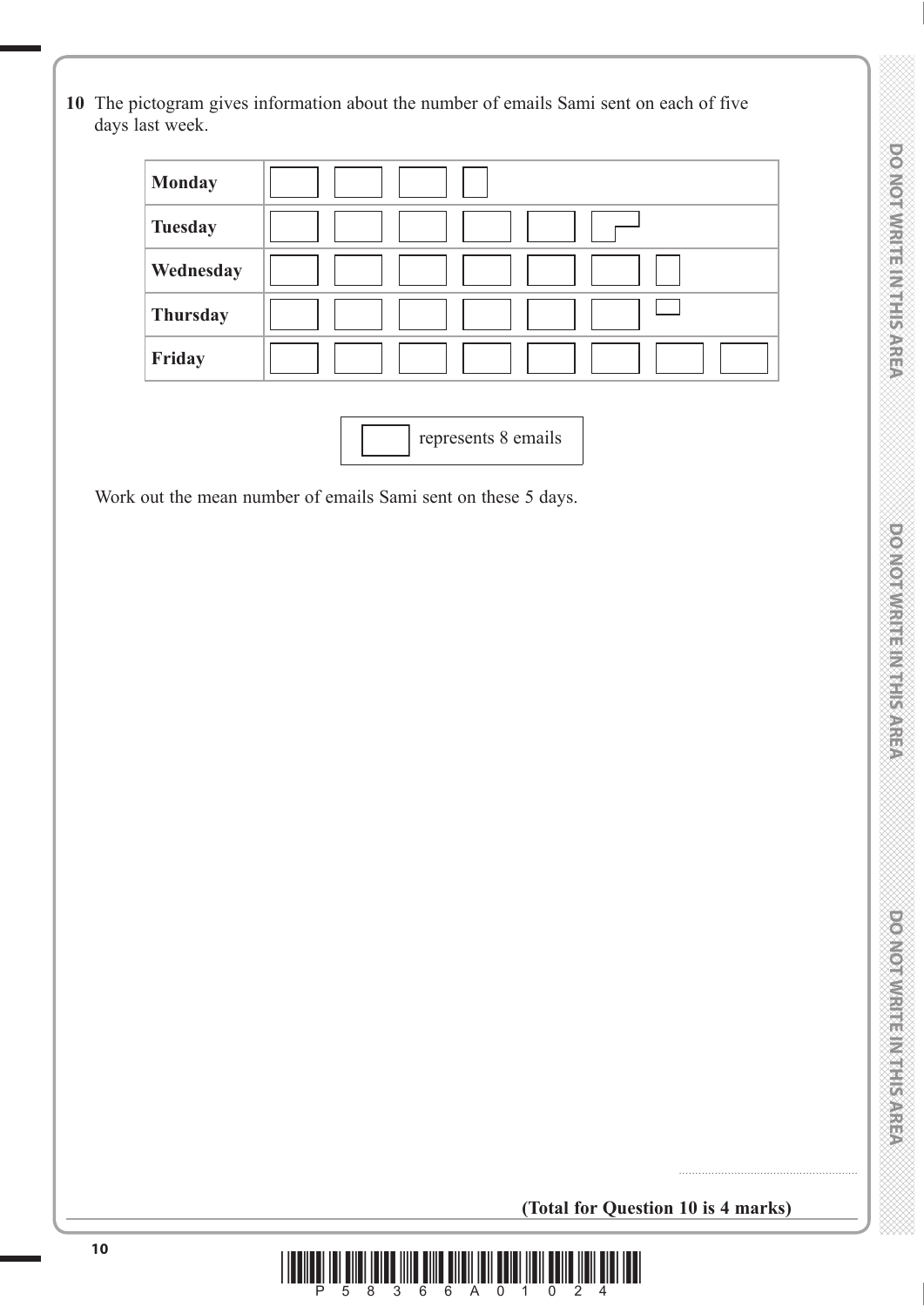



**11**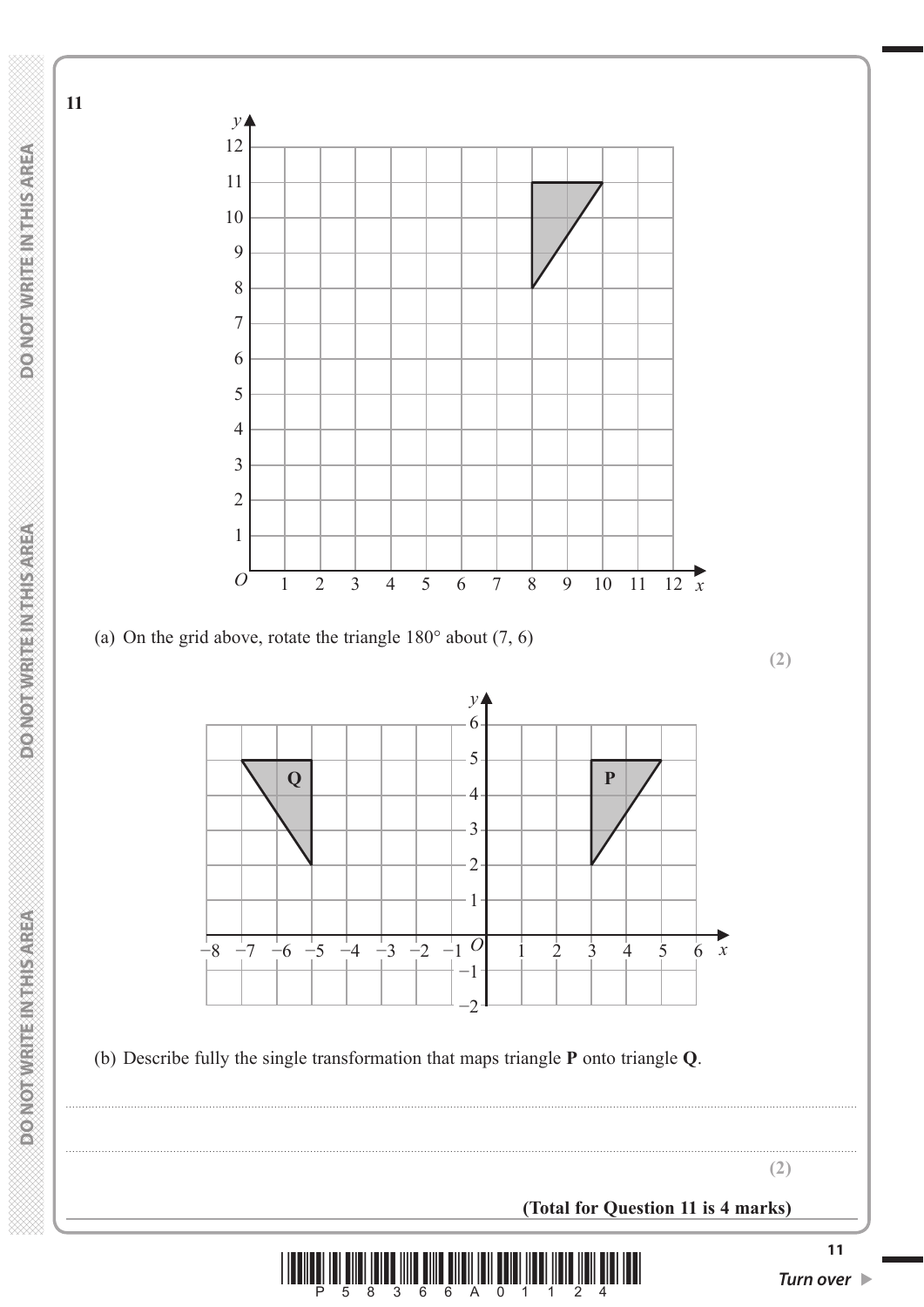

**<sup>12</sup>** \*P58366A01224\*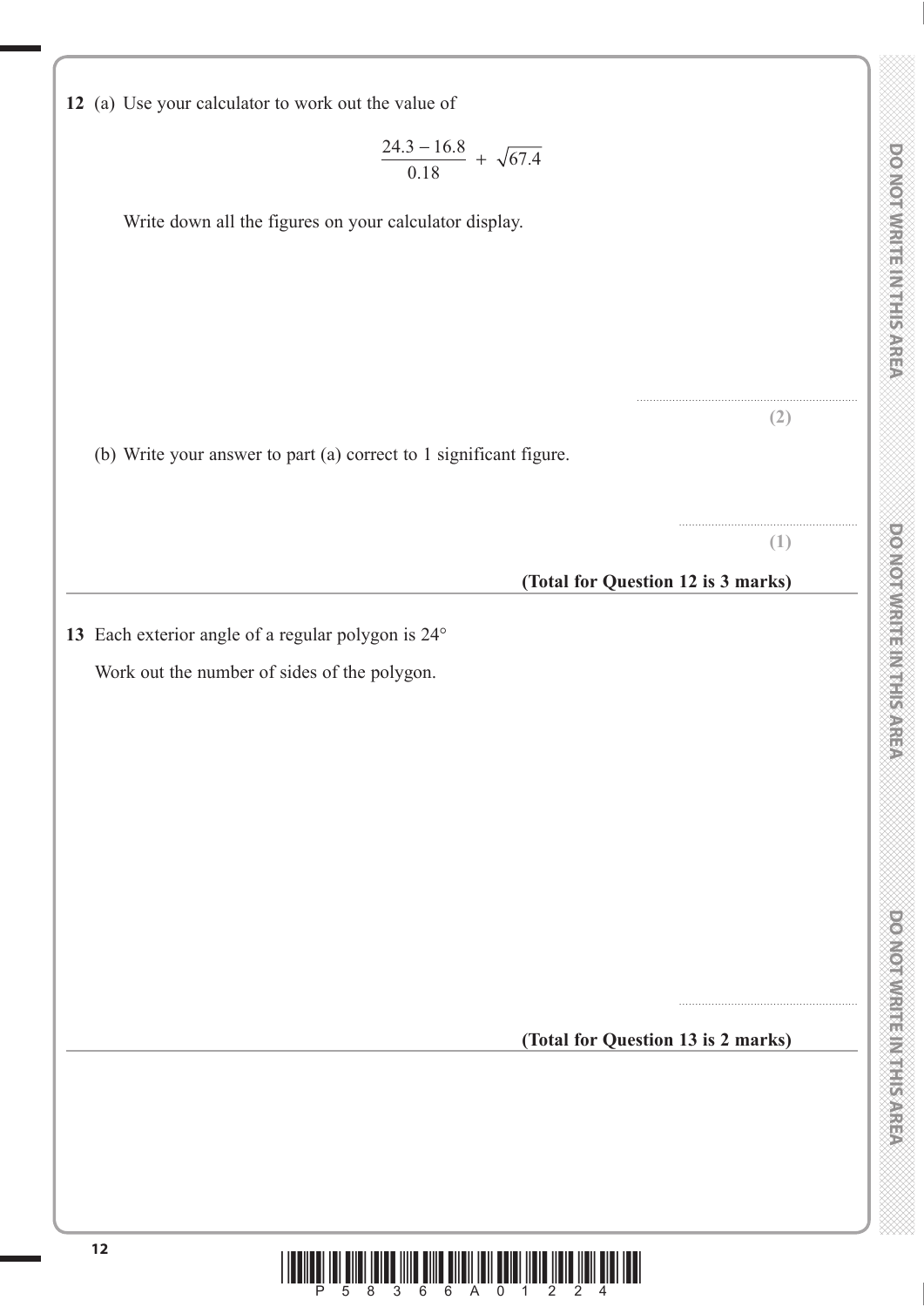**14** (a) Find the highest common factor (HCF) of 40 and 64

....................................................... **(2)**

#### $A = 2^n \times 3 \times 5^m$

(b) Write 8*A* as a product of powers of its prime factors.

**(2)**

## **(Total for Question 14 is 4 marks)**

...............................................................................................

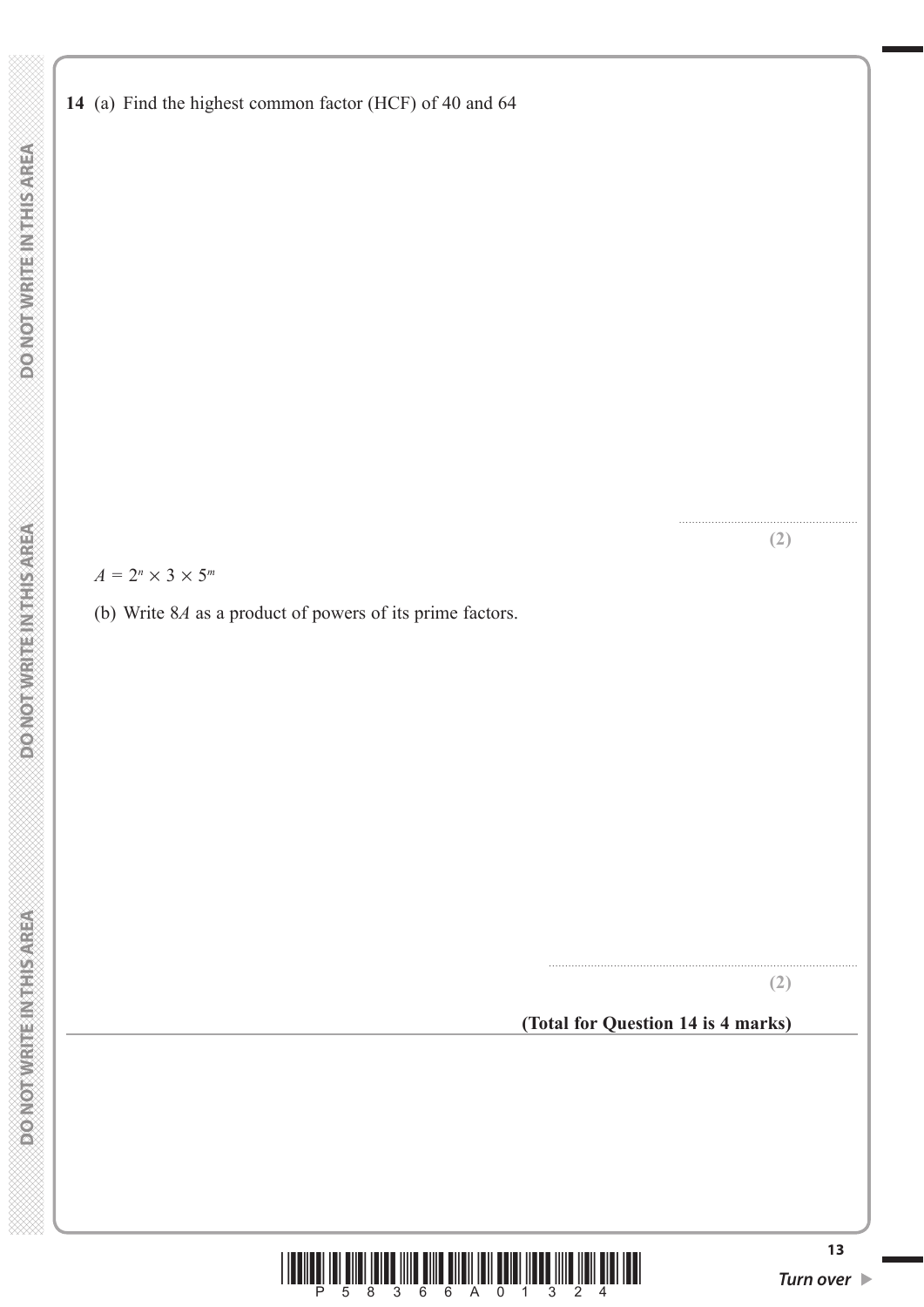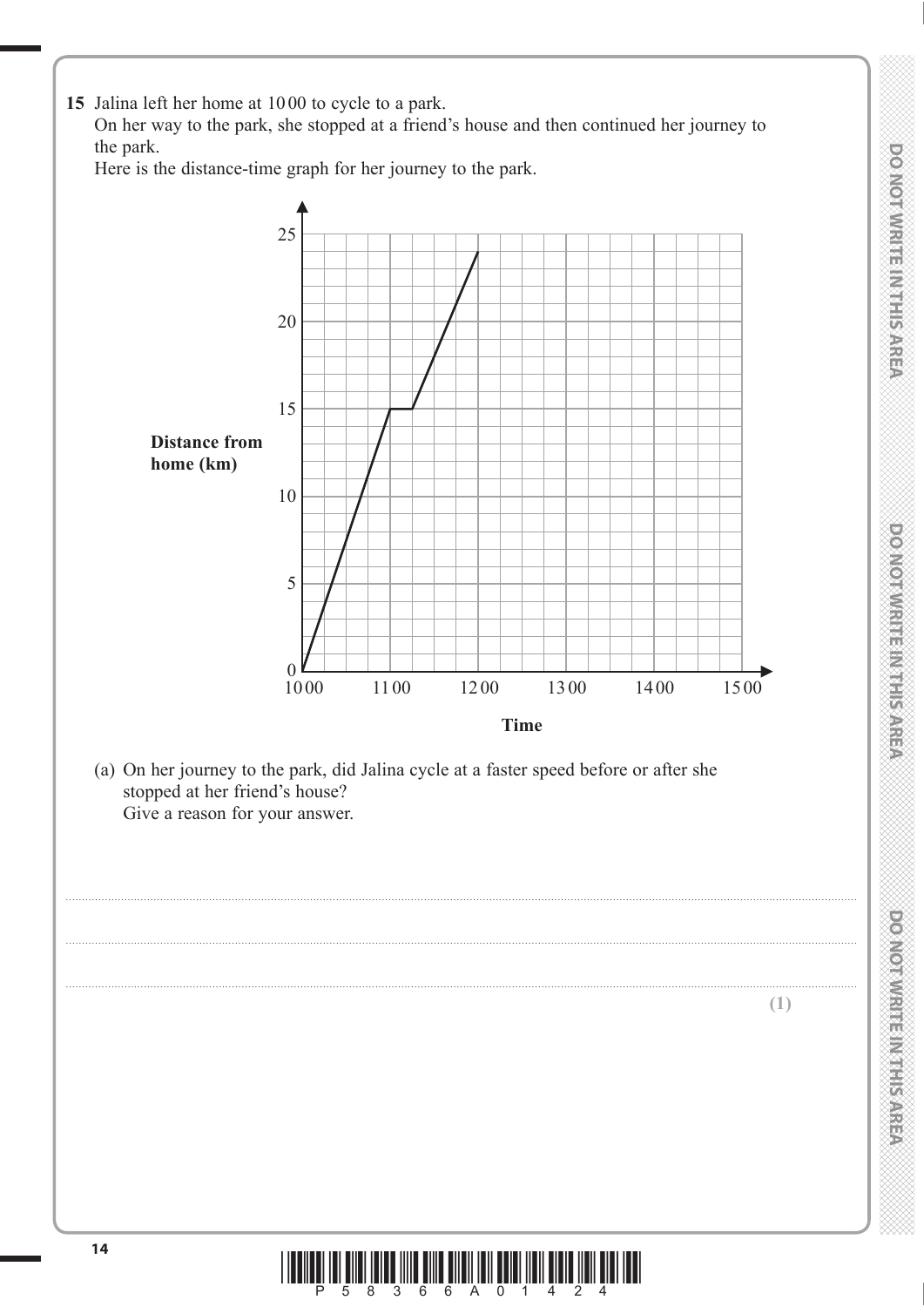She then cycled, without stopping, at a constant speed of 16 km/h from the park back to her home.

(b) Show all this information on the distance-time graph.

 (c) Work out Jalina's average cycling speed, in kilometres per hour, for the complete journey to the park and back.

 Do **not** include the times when she was not cycling in your calculation. Give your answer correct to 1 decimal place.

|  | km/n |
|--|------|
|  |      |

**(3)**

**(2)**

**(Total for Question 15 is 6 marks)**

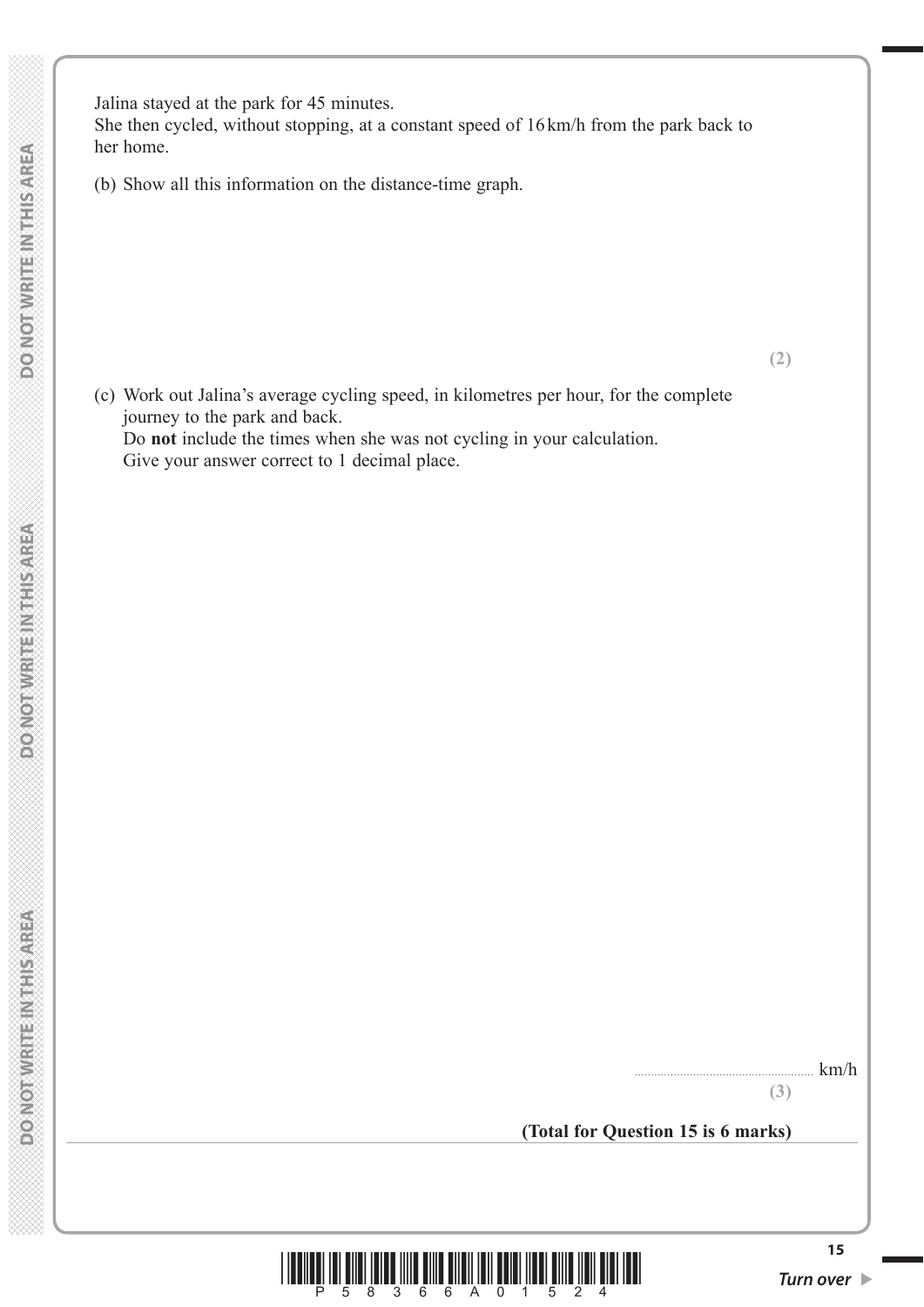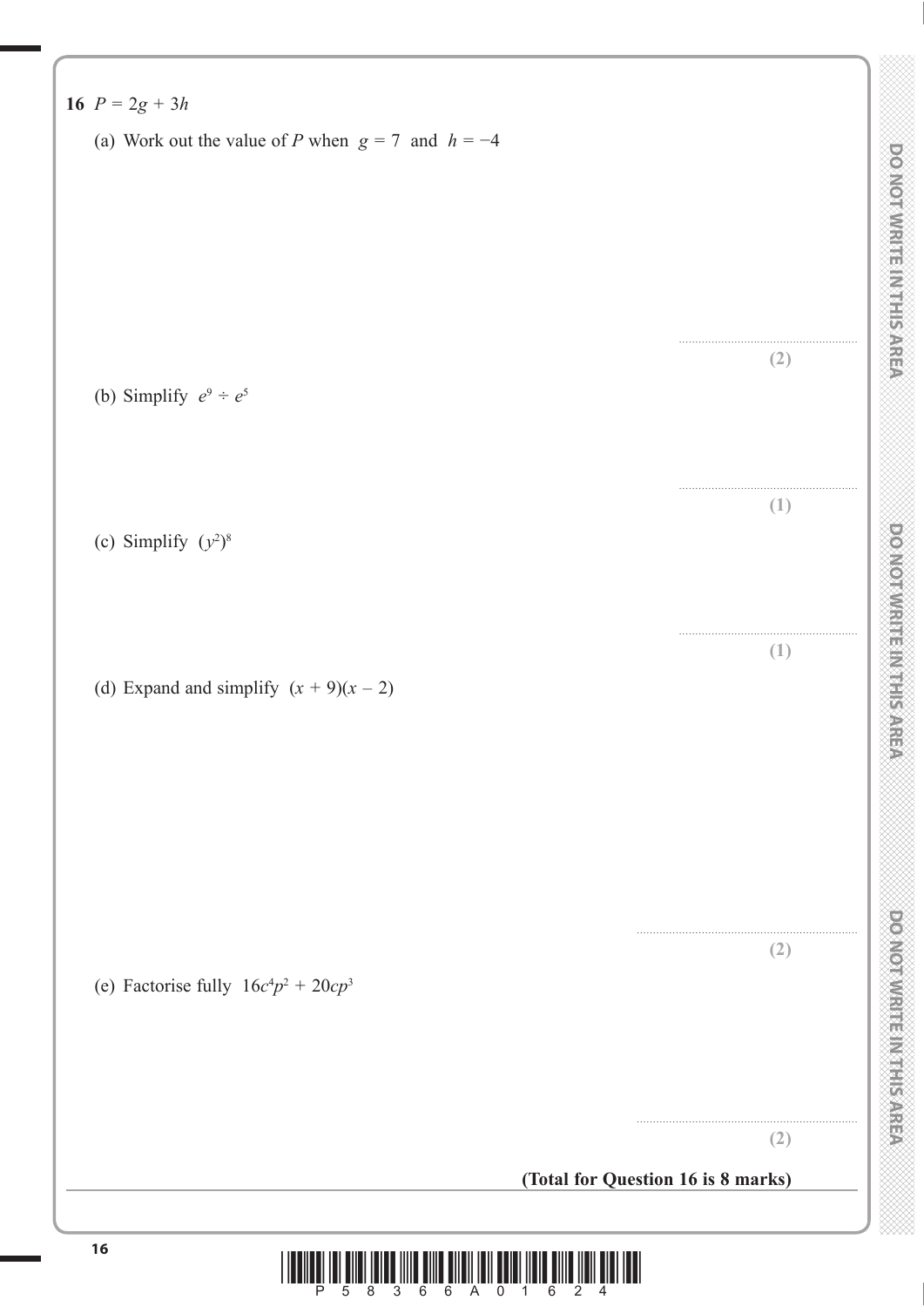**DOMOT WRITEIN THIS AREA** 

 **DO NOT WRITE IN THIS AREA DO NOT WRITE IN THIS AREA DO NOT WRITE IN THIS AREA DO NOT WRITE IN THIS AREA DO NOT WRITE IN THIS AREA DO NOT WRITE IN THIS AREA DO NOT WRITE IN THIS AREA DO NOT WRITE IN THIS AREA DO NOT WRITE DO NOT WRITEIN THIS AREA**  **17** In a box,

number of red buttons : number of blue buttons = 5 : 3

number of blue buttons : number of green buttons = 1 : 2

There are 48 green buttons in the box.

Work out the number of red buttons in the box.

**(Total for Question 17 is 4 marks)**

....................................................................

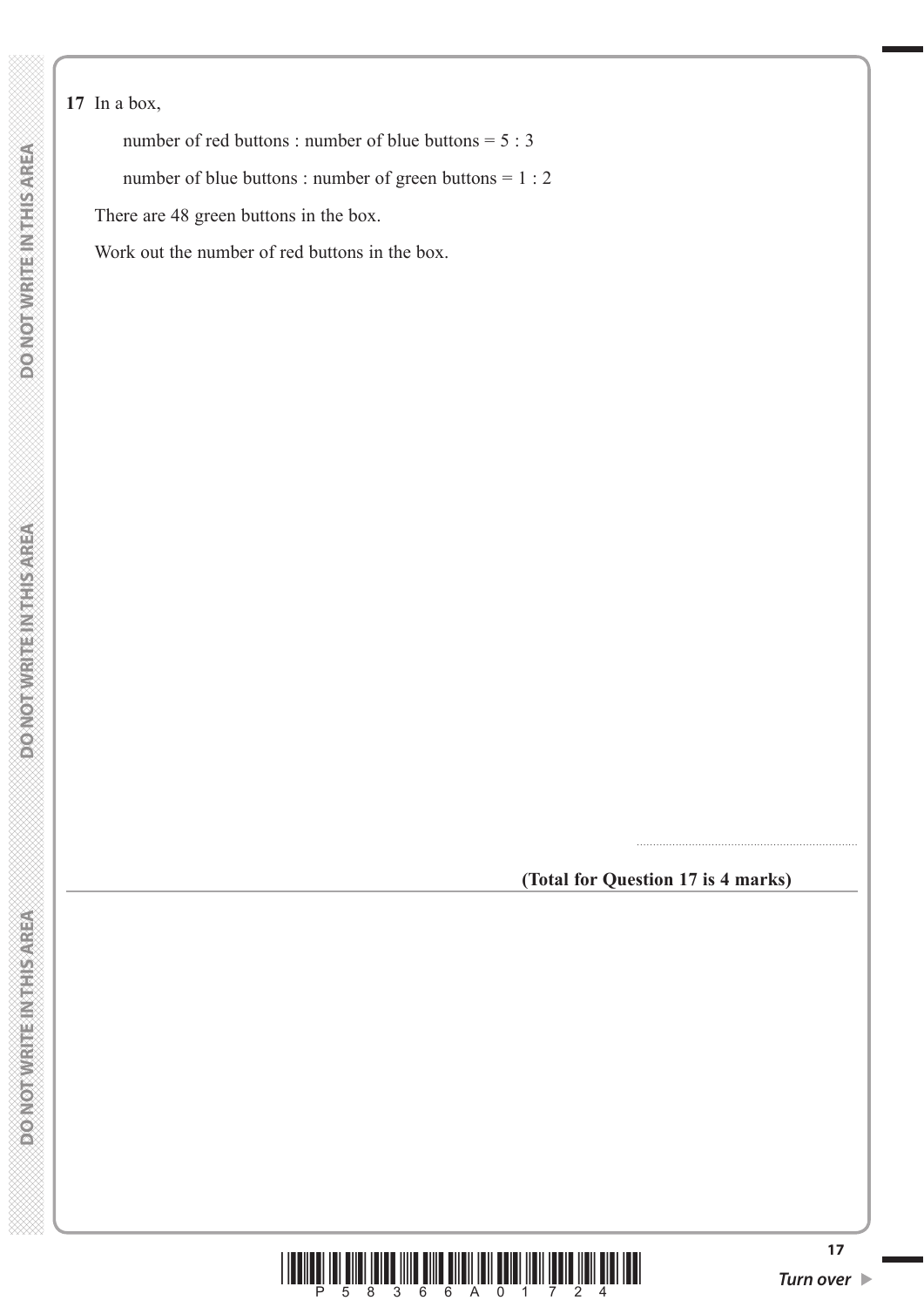

DO NOT WRITE IN THIS AREA

**THIS AREA DO NOT WRITE IN THIS AREA DO NOT WRITE IN THIS AREA DO NOT WRITE IN THIS AREA DO NOT WRITE IN THIS AREA DO NOT WRITE IN THIS AREA DO NOT WRITE IN THE INTERNATIONAL CONTINUES. DONOINMENTERS**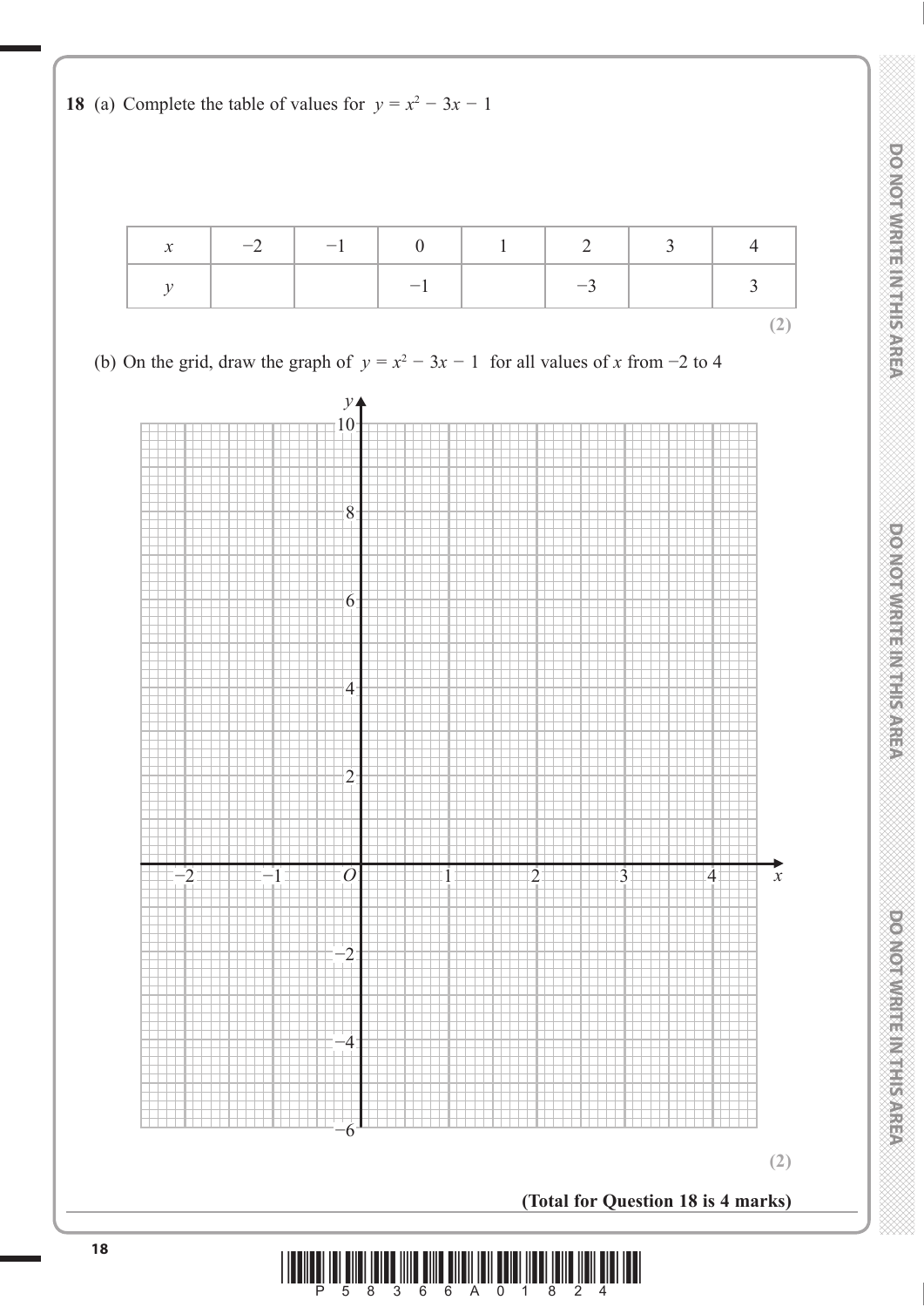**19** Becky has a biased 6-sided dice.

 The table gives information about the probability that, when the dice is thrown, it will land on each number.

| <b>Number</b> |           |        |    |    |     |                      |
|---------------|-----------|--------|----|----|-----|----------------------|
| Probability   | ,,,<br>∽∼ | v. 1 o | ∠~ | Sλ | V.L | $\ddot{\phantom{0}}$ |

Becky is going to throw the dice 200 times.

Work out an estimate for the number of times that the dice will land on an even number.

**(Total for Question 19 is 4 marks)**



.......................................................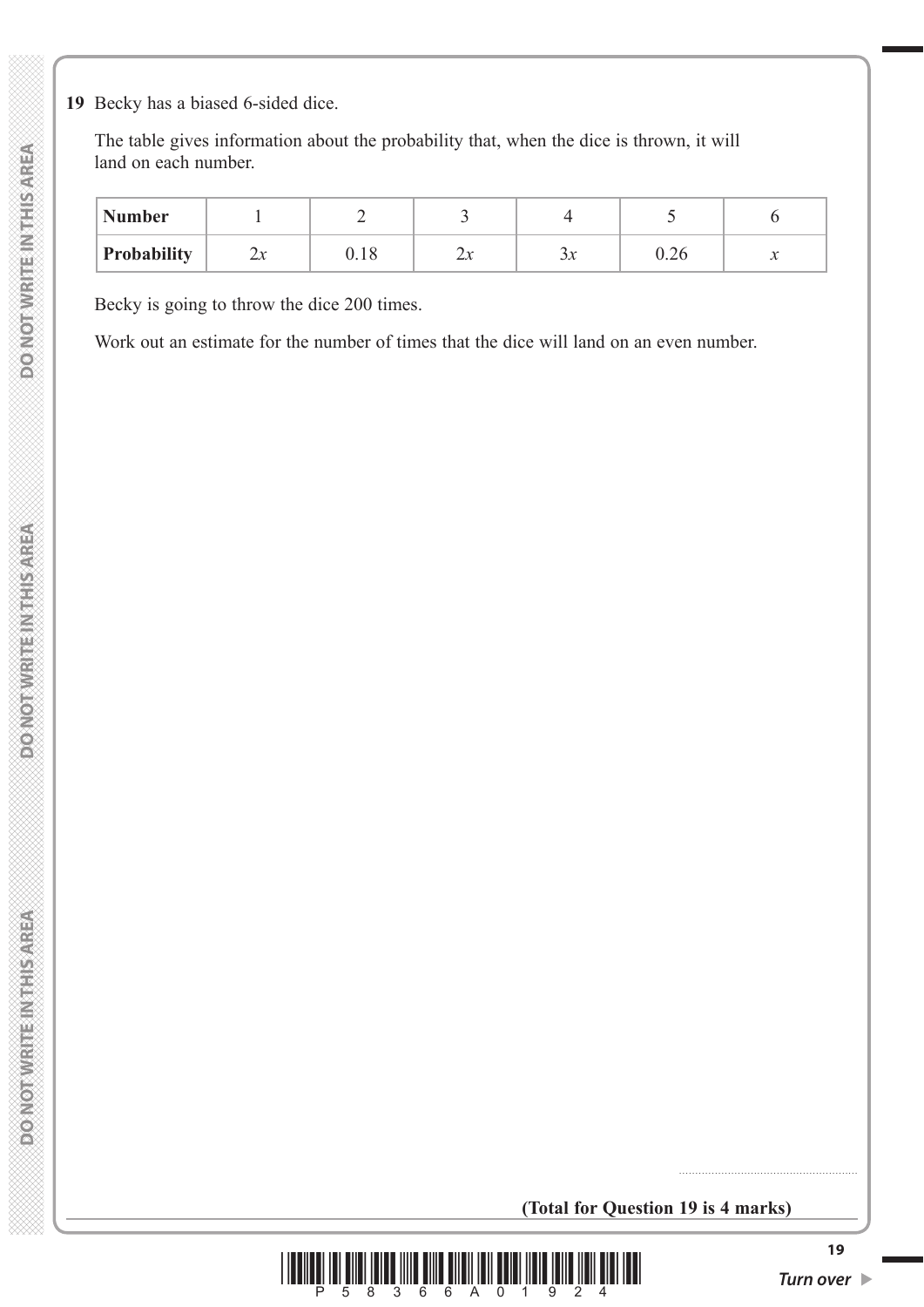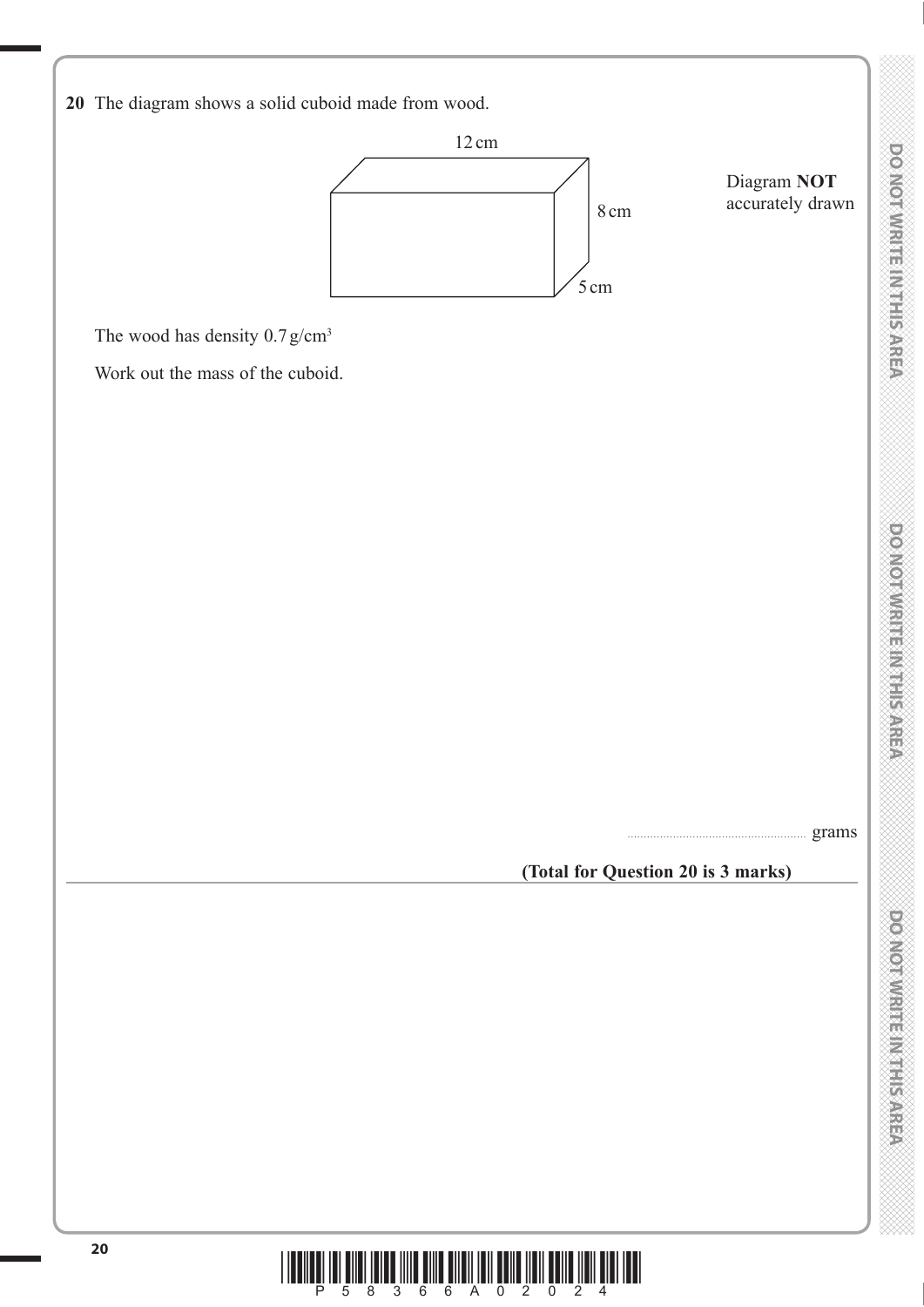**21** (a) Write  $5.7 \times 10^6$  as an ordinary number.

(b) Write 0.004 in standard form.

 (c) Work out  $2 \times 10^4 + 3 \times 10^1$  $\overline{6.4 \times 10}$  $4 + 2 \times 10^5$  $\overline{2}$  $\times 10^4 + 3 \times$  $.4 \times 10^{-7}$ 

**(2)**

....................................................................

....................................................................

....................................................................

**(1)**

**(1)**

**(Total for Question 21 is 4 marks)**

#### **22** On 1st January 2016 Li bought a boat for \$170 000 The value of the boat depreciates by 8% per year.

 Work out the value of the boat on 1st January 2019 Give your answer correct to the nearest dollar.

**(Total for Question 22 is 3 marks)**

\$ .......................................................

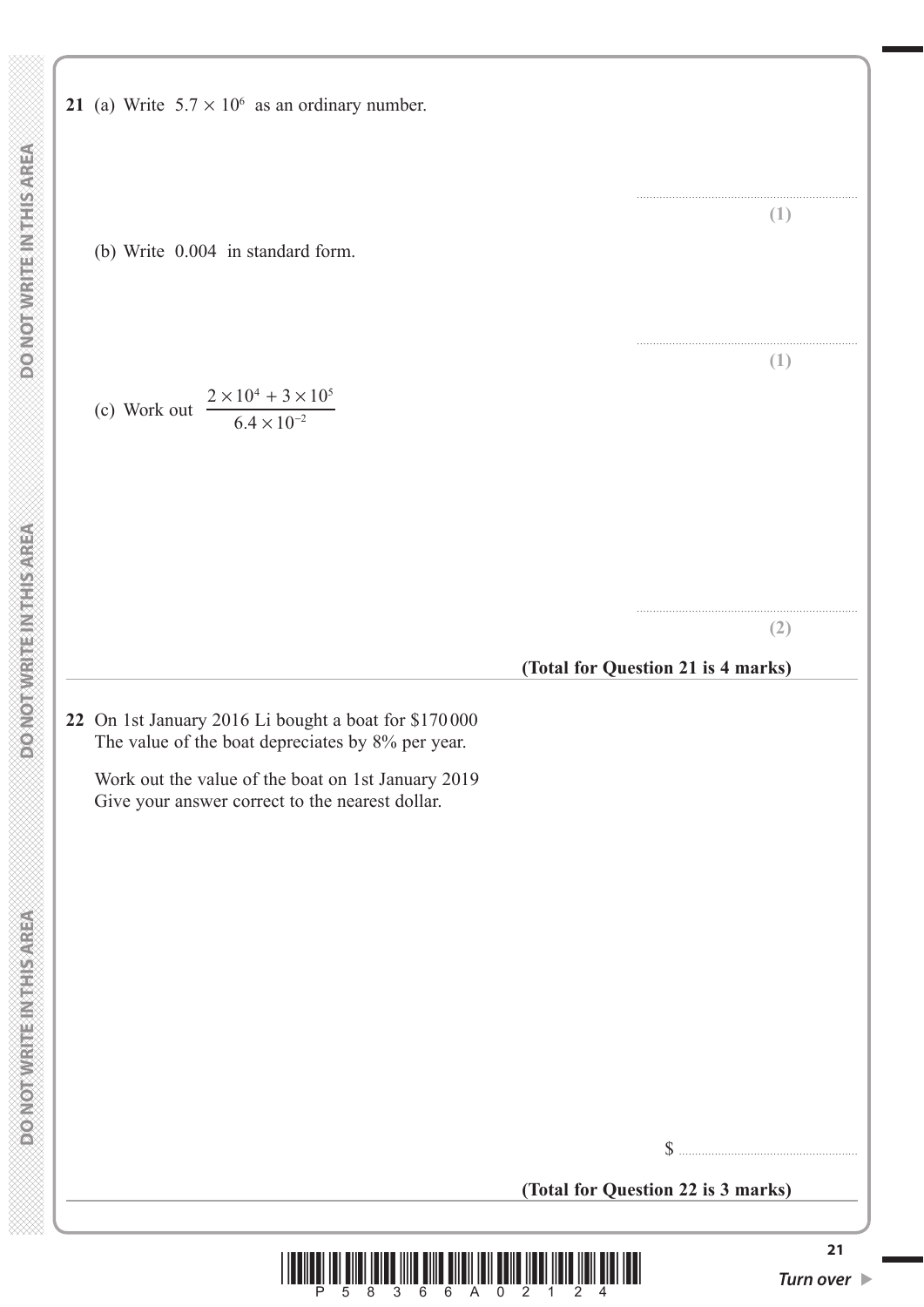....................................................... cm2

**23** The diagram shows a shape made from a right-angled triangle and a semicircle.



Diagram **NOT** accurately drawn

*AC* is the diameter of the semicircle.  $BA = BC = 6$  cm Angle  $ABC = 90^\circ$ 

 Work out the area of the shape. Give your answer correct to 1 decimal place.

**(Total for Question 23 is 5 marks)**

**TOTAL FOR PAPER IS 100 MARKS**

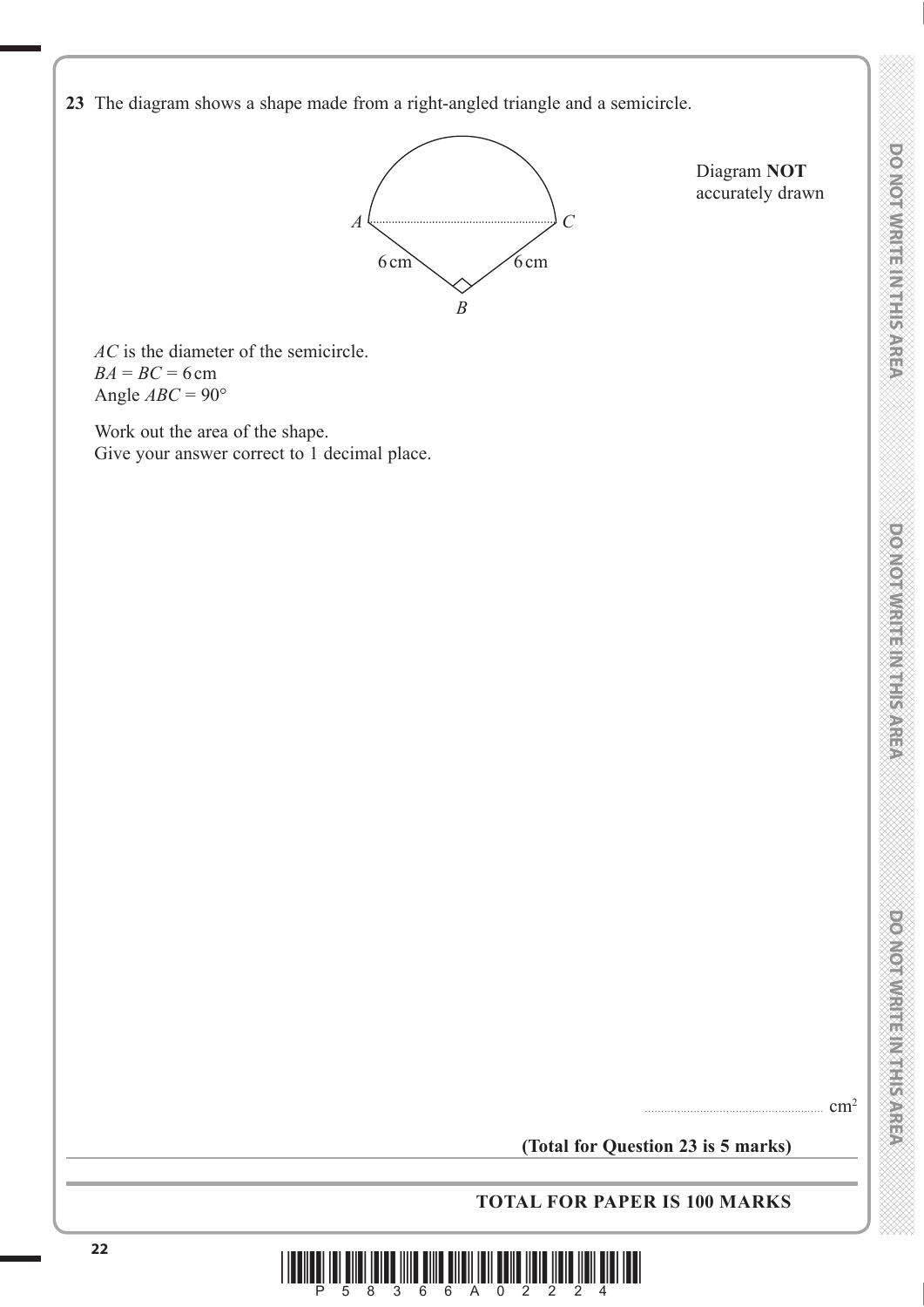**BLANK PAGE**